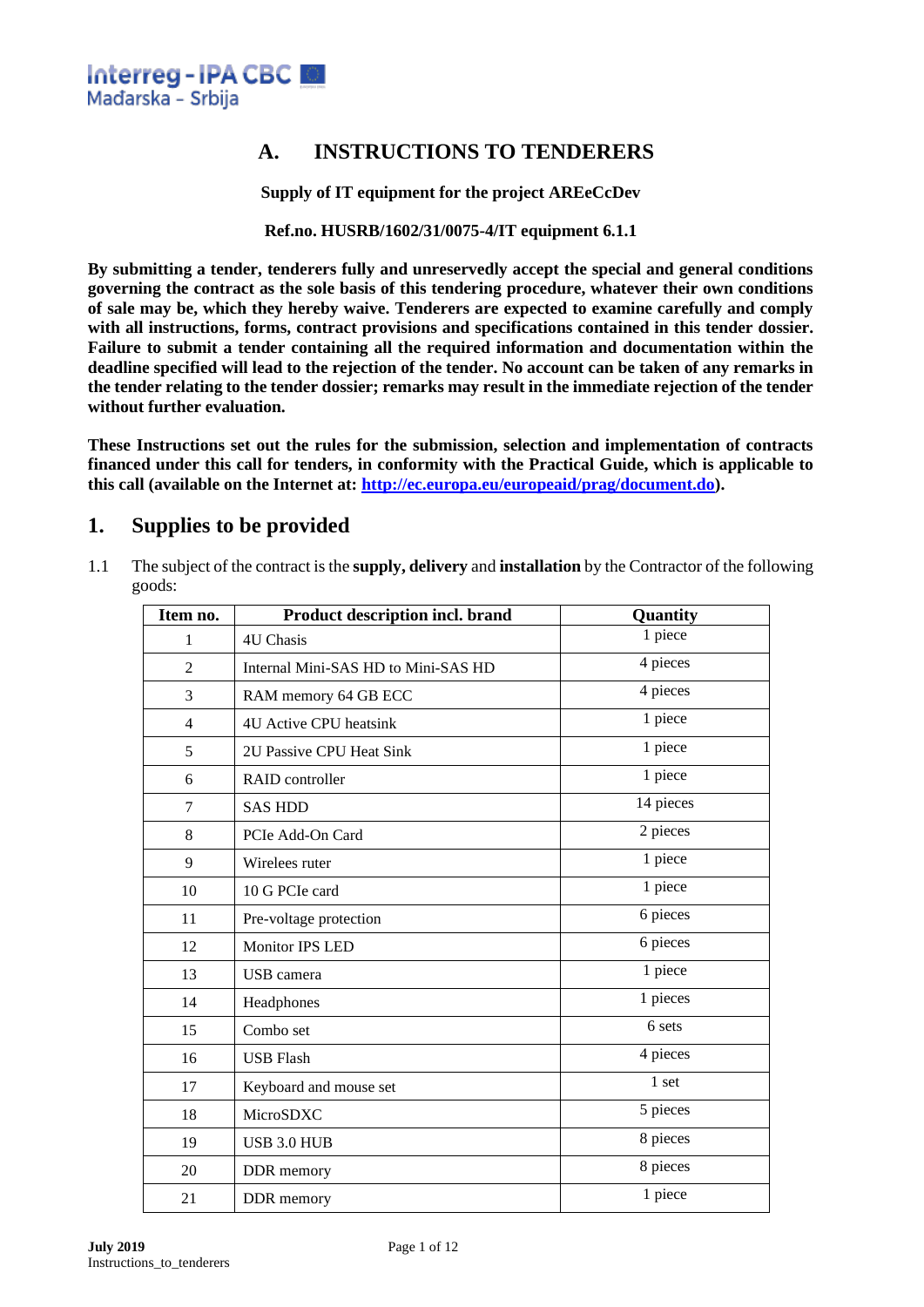| <b>Interreg-IPA CBC</b> |  |  |
|-------------------------|--|--|
| Mađarska - Srbija       |  |  |

| 22 | Processor           | 4 pieces  |
|----|---------------------|-----------|
| 23 | Motherboard         | 4 pieces  |
| 24 | Computer case       | 4 pieces  |
| 25 | Computer case       | 1 piece   |
| 26 | DDR memory          | 8 pieces  |
| 27 | Power supply        | 4 pieces  |
| 28 | Power supply        | 1 piece   |
| 29 | Processor           | 2 pieces  |
| 30 | Cooler              | 2 pieces  |
| 31 | DDR memory          | 2 pieces  |
| 32 | Motherboard         | 1 piece   |
| 33 | Motherboard         | 1 piece   |
| 34 | Switch              | 1 piece   |
| 35 | Switch              | 3 pieces  |
| 36 | Hard disk SSD       | 2 pieces  |
| 37 | Hard disk SATA      | 2 pieces  |
| 38 | Hard disc           | 6 pieces  |
| 39 | Hard disc           | 2 pieces  |
| 40 | Hard disc           | 1 pieces  |
| 41 | Network cable 10 m  | 4 pieces  |
| 42 | Network cable 20 m  | 4 pieces  |
| 43 | Operation system OS | 5 pieces  |
| 44 | Operation system OS | 2 pieces  |
| 45 | Graphic card        | 2 pieces  |
| 46 | DDR4 memory 16 GB   | 12 pieces |

at **Antona Čehova no. 13D, 21000 Novi Sad, DDP excluding VAT**<sup>1</sup> , and the implementation period will be **30 calendar days** from the contract signing.

1.2 The supplies must comply fully with the technical specifications set out in the tender dossier (technical annex) and conform in all respects with the drawings, quantities, models, samples, measurements and other instructions.

1.3 N/A

 DDP (Delivered Duty Paid) excluding VAT— Incoterms 2010 International Chamber of Commerce [http://www.iccwbo.org/products-and-services/trade-facilitation/incoterms-2010/the-incoterms-rules/.](http://www.iccwbo.org/products-and-services/trade-facilitation/incoterms-2010/the-incoterms-rules/)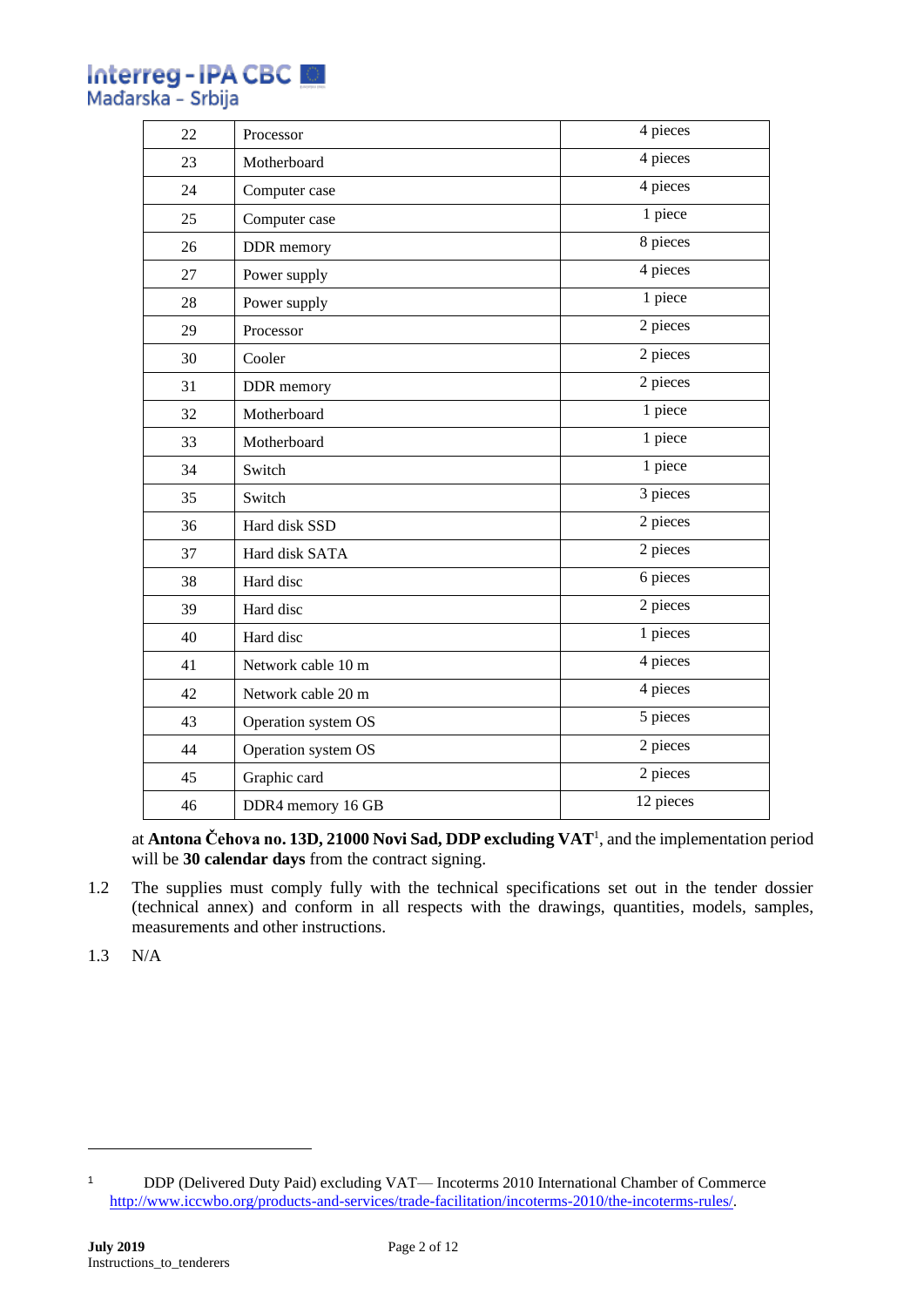Interreg-IPA CBC

Maďarska - Srbija

## **2. Timetable**

|                                                                        | <b>DATE</b>     | TIME*            |
|------------------------------------------------------------------------|-----------------|------------------|
| Clarification meeting / site visit (if any)                            | Not applicable  | Not applicable   |
| Deadline for requesting clarifications<br>from the Project partner     | March 03rd 2020 | 17:00 local time |
| Last date on which clarifications are<br>issued by the Project partner | March 13th 2020 |                  |
| <b>Deadline for submission of tenders</b>                              | March 24th 2020 | 13:00 local time |
| <b>Tender opening session</b>                                          | March 26th 2020 | 10:00 local time |
| Notification of award to the successful<br>tenderer                    | March 27th 2020 |                  |
| Signature of the contract                                              | March 27th 2020 |                  |

**\* All times are in the time zone of the country of the Project partner Provisional date**

## **3. Participation**

- 3.1 Participation is open to all legal persons which are effectively established in the participating countries, other Member States, other IPA II beneficiaries, contracting parties to the Agreement on the European Economic Area and partner countries covered by the European Neighbourhood Instrument (hereafter referred to as 'eligible countries'), and to International Organisations.
- 3.2 N/A
- 3.3 The eligibility requirement detailed in subclauses 3.1 and 3.2 applies to all members of a joint venture/consortium and all subcontractors, as well as to all entities upon whose capacity the tenderer relies for the selection criteria. Every tenderer, member of a joint venture/consortium, every capacity-providing entity, every subcontractor providing more than 10 % of the supplies must certify that they meet these conditions. If required, they must prove their eligibility by a document dated less than one year earlier than the deadline for submitting tenders, drawn up in accordance with their national law or practice or by copies of the original documents stating the constitution and/or legal status and the place of registration and/or statutory seat and, if it is different, the place of central administration. The Project partner may accept other satisfactory evidence that these conditions are met.
- 3.4 In the cases listed in Declaration on honour on exclusion criteria and selection criteria tenderers may be excluded from the procedure.

The exclusion situations referred to above also apply to all members of a joint venture/consortium, all subcontractors and all suppliers to tenderers, as well as to all entities upon whose capacity the tenderer relies for the selection criteria. When requested by the Project partner, tenderers/contractors must submit declarations from the intended subcontractors that they are not in any of the exclusion situations. In cases of doubt over declarations, the Project partner will request documentary evidence that subcontractors are not in a situation that excludes them.

3.5 To be eligible to take part in this tender procedure, tenderers must prove to the satisfaction of the Project partner that they comply with the necessary legal, technical and financial requirements and have the means to carry out the contract effectively.

<sup>1.4</sup> Tenderers are not authorised to tender for a variant solution in addition to the present tender.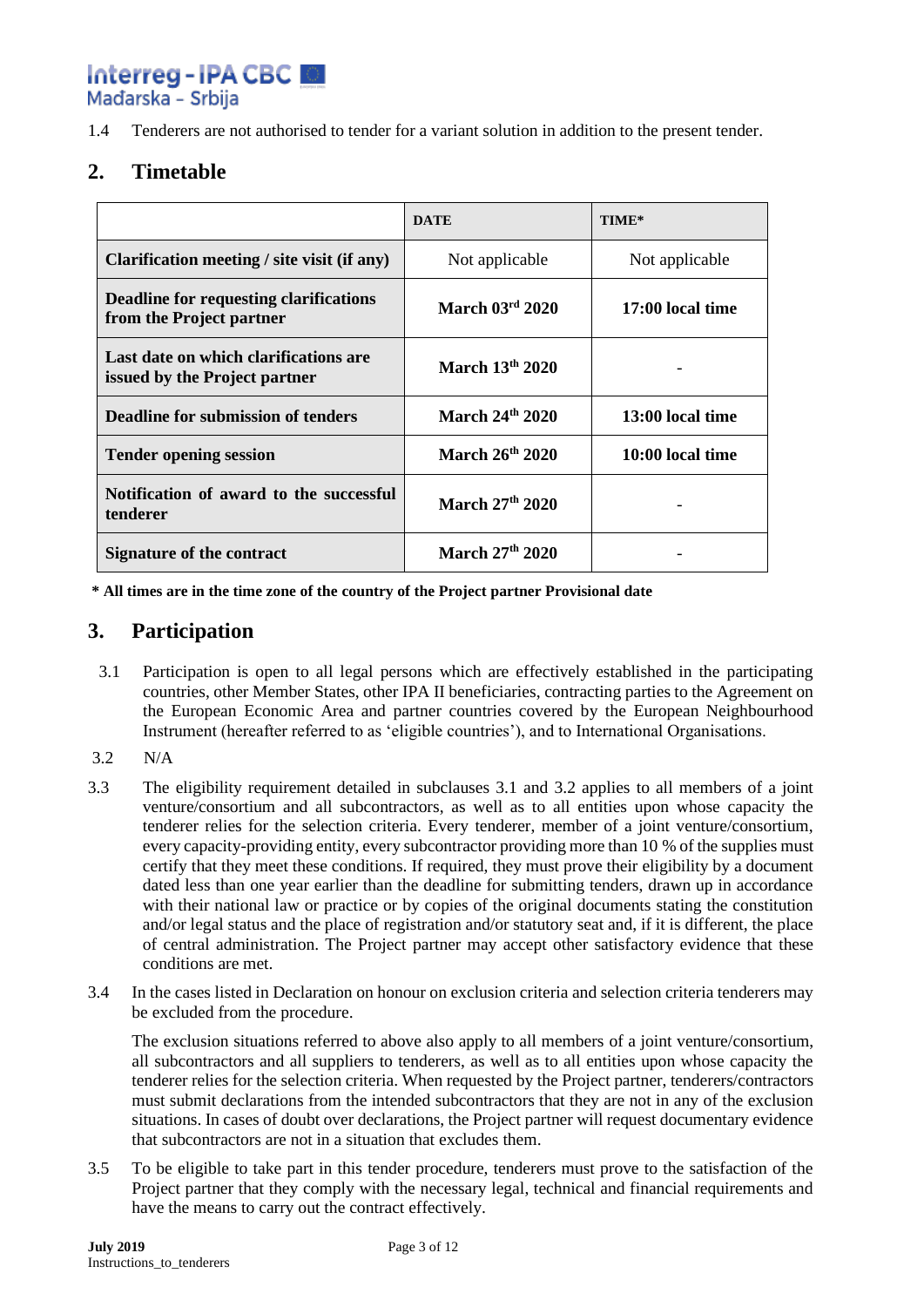# Interreg-IPA CBC Maďarska - Srbija

3.6 Where tenders include subcontracting, it is recommended that the contractual arrangements between tenderers and their subcontractors include mediation, according to national and international practices, as a method of dispute resolution.

# **4. Origin**

4.1 All supplies purchased under a procurement contract, or in accordance with a grant agreement, financed under IPA II shall originate from an eligible country or from any country which is eligible under the rules of the partner or other donor or member state or determined in the constitutive act of the trust fund. As the Croatian national rules do not contain any restrictions as regards the rules of origin, all goods can originate from any country, irrespective of any thresholds.

## **5. Type of contract**

Unit-price.

#### **6. Currency**

Tenders must be presented in **RSD**.

## **7. Lots**

This tender procedure is not divided into lots.

## **8. Period of validity**

- 8.1 Tenderers will be bound by their tenders for a period of 90 days from the deadline for the submission of tenders.
- 8.2 In exceptional cases and prior to the expiry of the original tender validity period, the Project partner may ask tenderers in writing to extend this period by 40 days. Such requests and the responses to them must be made in writing. Tenderers that agree to do so will not be permitted to modify their tenders and they are bound to extend the validity of their tender guarantees for the revised period of validity of the tender. If they refuse, without forfeiture of their tender guarantees, their participation in the tender procedure will be terminated.
- 8.3 The successful tenderer will be bound by its tender for a further period of 60 days. The further period is added to the validity period of the tender irrespective of the date of notification.

## **9. Language of tenders**

9.1 The tenders, all correspondence and documents related to the tender exchanged by the tenderer and the Project partner must be written in the language of the procedure, which is English.

Relevant experience (selection criteria) may be described in Serbian language.

Supporting documents and printed literature furnished by the tenderer may be in Serbian in language.

## **10. Submission of tenders**

10.1 The Project partner must receive the tenders before the deadline specified in 10.3. They must include all the documents specified in point 11 of these Instructions and be sent to the following address:

#### **University of Novi Sad Institute of Lowland Forestry and Environment**

**Antona Čehova no. 13D 21000 Novi Sad**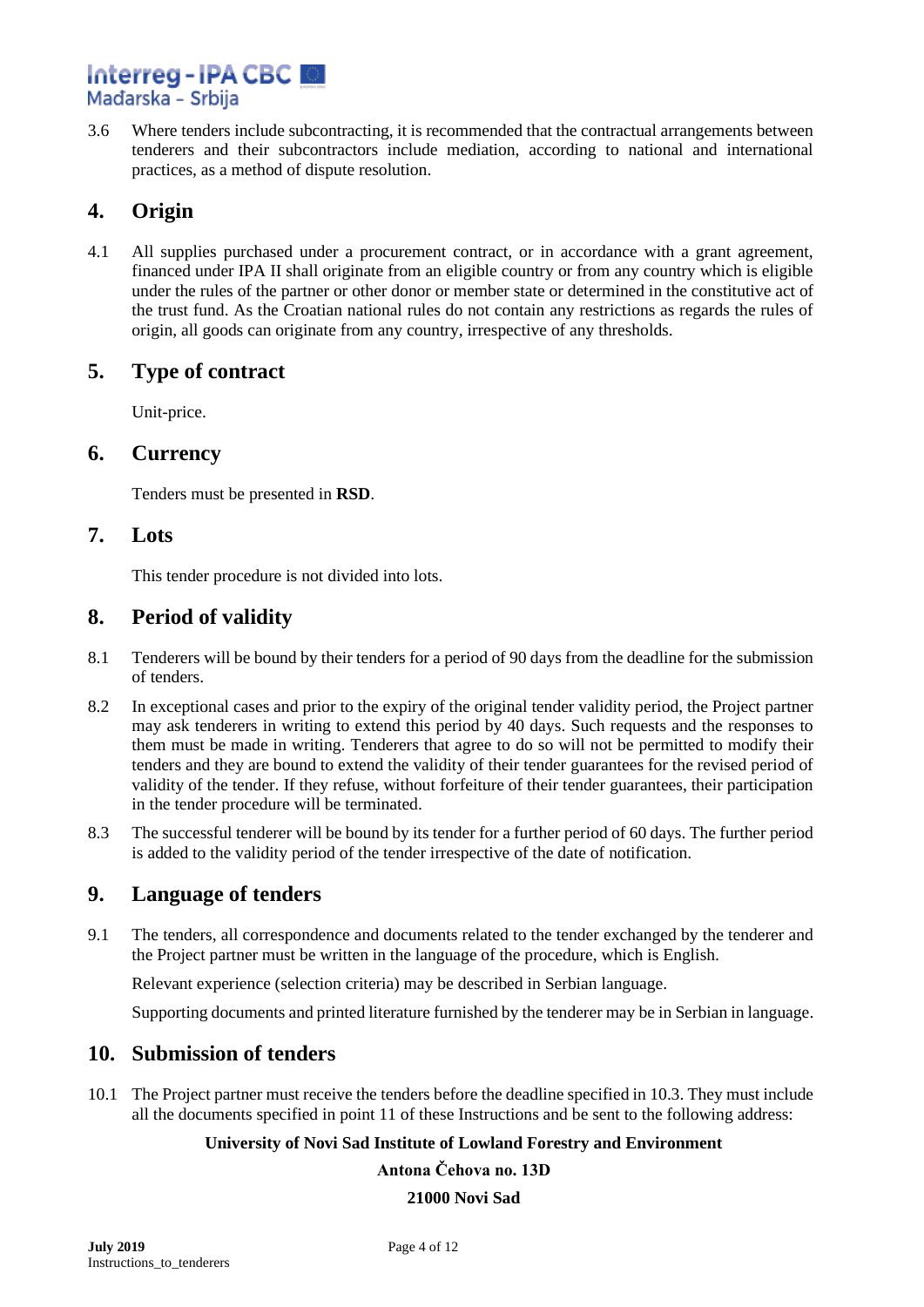

If the tenders are hand delivered they should be delivered to the following address:

#### **University of Novi Sad Institute of Lowland Forestry and Environment**

#### **Antona Čehova no. 13D**

#### **21000 Novi Sad**

#### **Every working day from 08:00 to 14:00 local time**

Tenders must comply with the following conditions:

- 10.2 All tenders must be submitted in one original, marked 'original', and 2 (two) copies signed in the same way as the original and marked 'copy'.
- 10.3 All tenders must be received at **University of Novi Sad Institute of Lowland Forestry and Environment, Antona Čehova no. 13D, 21000 Novi Sad** before the deadline **March 24th 2020 at 13:00 local time** by registered letter with acknowledgement of receipt or hand-delivered against receipt signed by the Contracting Authority.
- 10.4 All tenders, including annexes and all supporting documents, must be submitted in a sealed envelope bearing only:
	- a) the above address;

b) the reference code of this tender procedure, (i.e. **HUSRB/1602/31/0075-4/IT equipment 6.1.1**);

- c) where applicable, the number of the lot(s) tendered for;
- d) the words 'Not to be opened before the tender opening session' in the language of the tender dossier and <Ne otvarati pre sastanka za otvaranje ponuda>.
- e) the name of the tenderer.

The technical and financial offers must be placed together in a sealed envelope.

#### **11. Content of tenders**

Failure to fulfil the below requirements may result in rejection of the tender. All tenders submitted must comply with the requirements in the tender dossier and comprise:

#### **Part 1: Technical offer:**

• a detailed description of the supplies tendered in conformity with the technical specifications, including any documentation required.

The technical offer should be presented as per template (Annex II+III\*, Contractor's technical offer) adding separate sheets for details if necessary.

#### **Part 2: Financial offer:**

• A financial offer calculated on a **DDP<sup>2</sup> excluding VAT** basis for the supplies tendered.

This financial offer should be presented as per template (Annex IV\*, Budget breakdown), adding separate sheets for details if necessary.

#### **Part 3: Documentation:**

To be supplied using the templates attached\*:

• The 'Tender Form for a Supply Contract', as provided in the Tender Dossier (please note that certain information must be provided for each member if a consortium):

<sup>2</sup> DDP (Delivered Duty Paid) excluding VAT — Incoterms 2010 International Chamber of Commerce <http://www.iccwbo.org/products-and-services/trade-facilitation/incoterms-2010/the-incoterms-rules/> .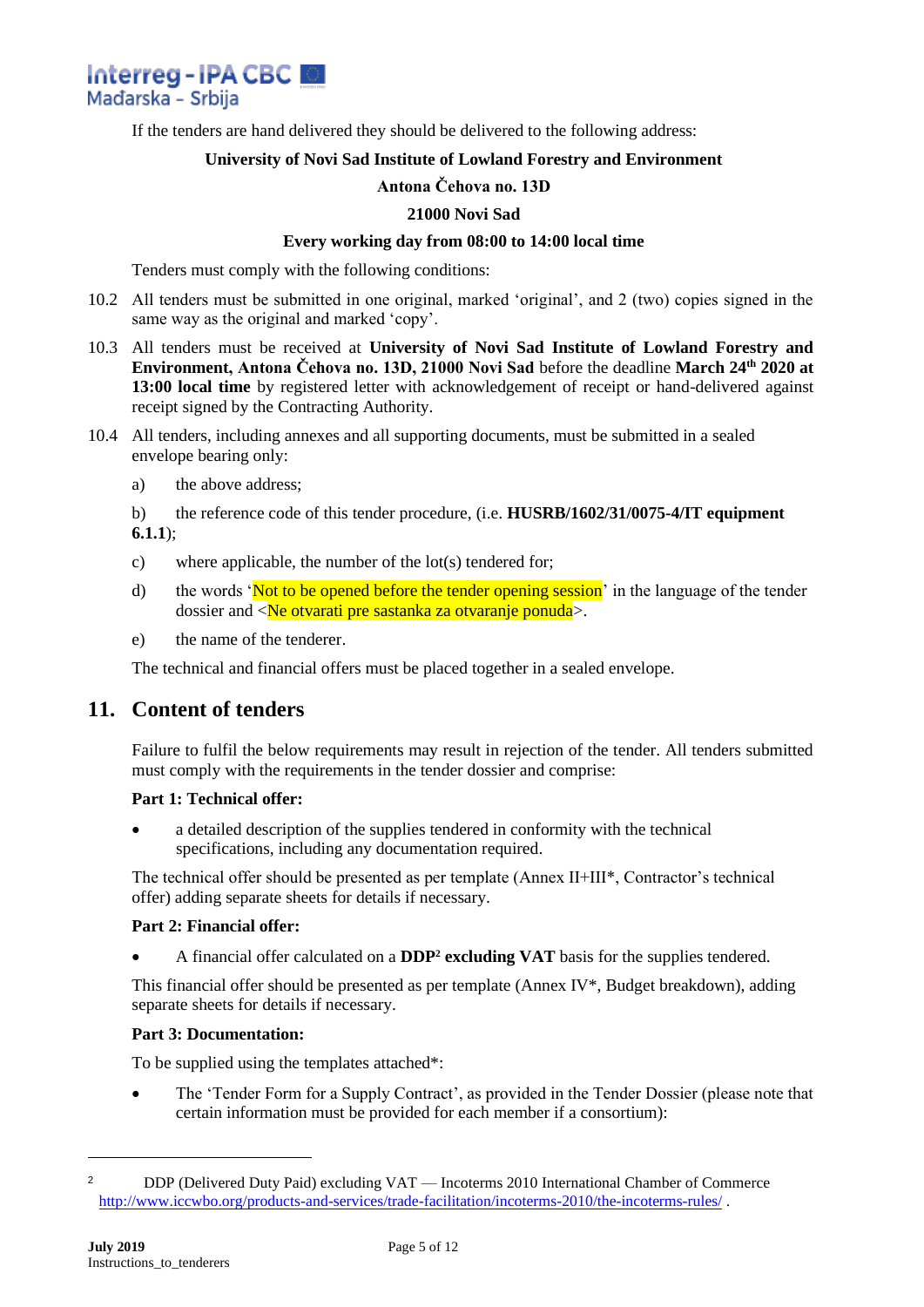**Interreg-IPA CBC** Mađarska - Srbija

- Financial identification Form  $(FIF)$  containing the details of the bank account into which payments should be made
- Legal entity file (LEF) and the supporting documents

To be supplied in free-text format:

- A description of the warranty conditions, which must be in accordance with the conditions laid down in Article 32 of the General Conditions.
- Duly authorised signature: an official document (statutes, power of attorney, notary statement, etc.) proving that the person who signs on behalf of the company, joint venture or consortium is duly authorised to do so.

#### **12. Taxes and other charges**

The applicable tax and customs arrangements are the following:

The European Commission and Republic of Serbia and Hungary have agreed in the Interreg IPA CBC Hungary Serbia programme to allow full VAT exemption, except where it is non-recoverable under national VAT legislation.

## **13. Additional information before the deadline for submission of tenders**

The tender dossier should be so clear that tenderers do not need to request additional information during the procedure. If the Project partner, on its own initiative or in response to a request from a prospective tenderer, provides additional information on the tender dossier, it must send such information in writing to all other prospective tenderers at the same time.

Tenderers may submit questions in writing to the following address up to 21 days before the deadline for submission of tenders, specifying the **publication reference and the contract title**:

| Contact name:  | dr Dejan Stojanović, project manager |
|----------------|--------------------------------------|
| <b>Address</b> | UNIVERSITY OF NOVI SAD INSTITUTE OF  |
|                | LOWLAND FORESTRY AND ENVIRONMENT     |
|                | Antona Čehova 13 D, 21000 Novi Sad   |
| E-mail         | dejan.stojanovic@uns.ac.rs           |

The Project partner has no obligation to provide clarifications after this date.

Any clarification of the tender dossier will be published on the following website at the latest 11 days before the deadline for submission of tenders.

No individual meetings are foreseen. Any prospective tenderers seeking to arrange individual meetings with either the Project partner during the tender period may be excluded from the tender procedure.

## **14. Clarification meeting / site visit**

14.1 No clarification meeting/site visit planned. Visits by individual prospective tenderers during the tender period cannot be organised.

## **15. Alteration or withdrawal of tenders**

- 15.1 Tenderers may alter or withdraw their tenders by written notification prior to the deadline for submission of tenders referred to in Article 10.1. No tender may be altered after this deadline. Withdrawals must be unconditional and will end all participation in the tender procedure.
- 15.2 Any such notification of alteration or withdrawal must be prepared and submitted in accordance with Article 10. The outer envelope must be marked 'Alteration' or 'Withdrawal' as appropriate.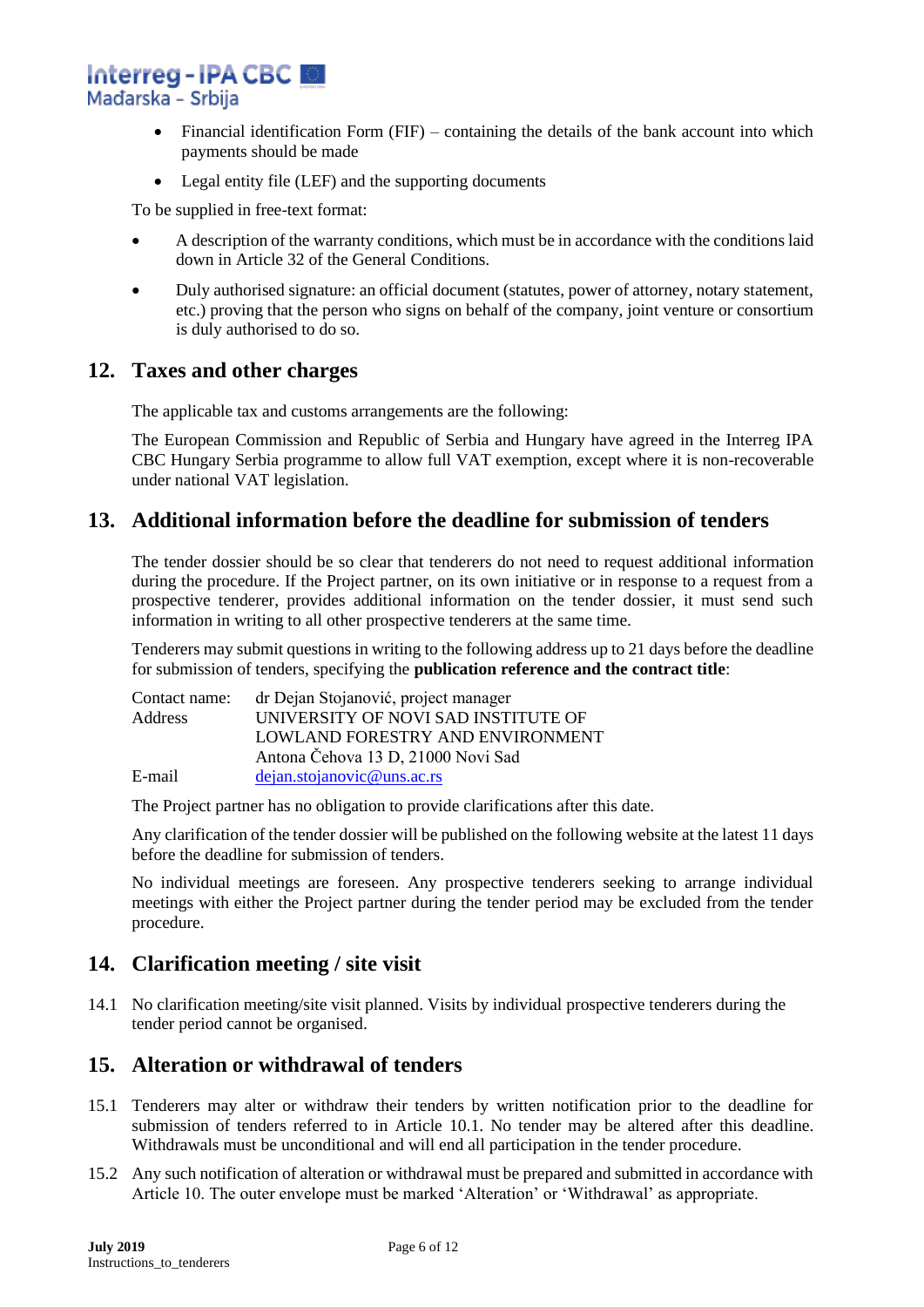## **Interreg-IPA CBC** Maďarska - Srbija

15.3 No tender may be withdrawn in the interval between the deadline for submission of tenders referred to in Article 10.1 and the expiry of the tender validity period. Withdrawal of a tender during this interval may result in forfeiture of the tender guarantee.

## **16. Costs of preparing tenders**

No costs incurred by the tenderer in preparing and submitting the tender are reimbursable. All such costs will be borne by the tenderer.

## **17. Ownership of tenders**

The Project partner retains ownership of all tenders received under this tender procedure. Consequently, tenderers have no right to have their tenders returned to them.

#### **18. Joint venture or consortium**

- 18.1 If a tenderer is a consortium of two or more persons, the tender must be a single one with the object of securing a single contract. Members of the consortium should designate one of their members to act as leader with authority to bind the consortium. The composition of the consortium must not be altered.
- 18.2 The tender may be signed by the representative of the consortium.

#### **19. Opening of tenders**

- 19.1 The opening and examination of tenders is for the purpose of checking whether the tenders are complete, whether the requisite tender guarantees have been furnished, whether the required documents have been properly included and whether the tenders are generally in order.
- 19.2 The tenders will be opened in public session on **March 26th 2020 at 10:00 local time** at **University of Novi Sad Institute of Lowland Forestry and Environment, Antona Čehova 13 D, 21000 Novi Sad** by the committee appointed for the purpose. The committee will draw up minutes of the meeting, which will be available on request.
- 19.3 At the tender opening, the tenderers' names, the tender prices, any discount offered, written notifications of alteration and withdrawal, the presence of the requisite tender guarantee (if required) and such other information as the Project partner may consider appropriate may be announced.
- 19.4 After the public opening of the tenders, no information relating to the examination, clarification, evaluation and comparison of tenders, or recommendations concerning the award of the contract can be disclosed until after the contract has been awarded.
- 19.5 Any attempt by tenderers to influence the evaluation committee in the process of examination, clarification, evaluation and comparison of tenders, to obtain information on how the procedure is progressing or to influence the Project partner in its decision concerning the award of the contract will result in the immediate rejection of their tenders.
- 19.6 All tenders received after the deadline for submission specified in the contract notice or these instructions will be kept by the Project partner. The associated guarantees will be returned to the tenderers. No liability can be accepted for late delivery of tenders. Late tenders will be rejected and will not be evaluated.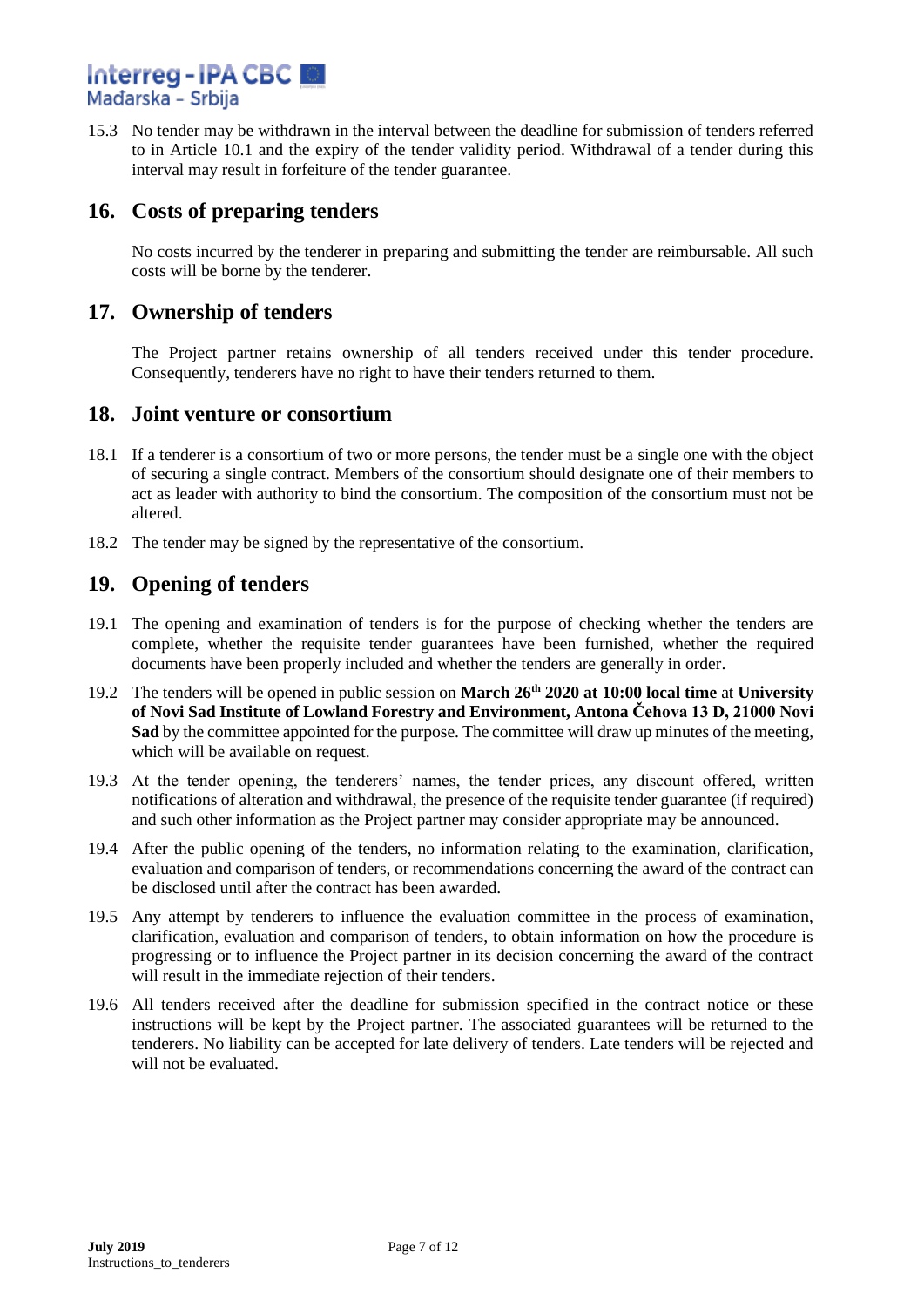Interreg-IPA CBC 圖 Mađarska - Srbija

## **20. Evaluation of tenders**

20.1 Examination of the administrative conformity of tenders

The aim at this stage is to check that tenders comply with the essential requirements of the tender dossier. A tender is deemed to comply if it satisfies all the conditions, procedures and specifications in the tender dossier without substantially departing from or attaching restrictions to them.

Substantial departures or restrictions are those which affect the scope, quality or execution of the contract, differ widely from the terms of the tender dossier, limit the rights of the Project partner or the tenderer's obligations under the contract or distort competition for tenderers whose tenders do comply. Decisions to the effect that a tender is not administratively compliant must be duly justified in the evaluation minutes.

Contracting Authority (Project partner) may request clarification and supplement of the documents related to the administrative conformity.

20.2 Technical evaluation

After analysing the tenders deemed to comply in administrative terms, the evaluation committee will rule on the technical admissibility of each tender, classifying it as technically compliant or noncompliant.

The minimum qualifications required (see selection criteria in Contract notice point 16) are to be evaluated at the start of this stage.

Where contracts include after-sales service and/or training, the technical quality of such services will also be evaluated by using yes/no criteria as specified in the tender dossier.

- 20.3 In the interests of transparency and equal treatment and to facilitate the examination and evaluation of tenders, the evaluation committee may ask each tenderer individually for clarification of its tender including breakdowns of prices, within a reasonable time limit to be fixed by the evaluation committee. The request for clarification and the response must be in writing, but no change in the price or substance of the tender may be sought, offered or permitted except as required to confirm the correction of arithmetical errors discovered during the evaluation of tenders pursuant to Article 20.4. Any such request for clarification must not distort competition. Decisions to the effect that a tender is not technically compliant must be duly justified in the evaluation minutes.
- 20.4 Financial evaluation
	- a) Tenders found to be technically compliant will be checked for any arithmetical errors in computation and summation. Errors will be corrected by the evaluation committee as follows:
		- where there is a discrepancy between amounts in figures and in words, the amount in words will be the amount taken into account:
		- except for lump-sum contracts, where there is a discrepancy between a unit price and the total amount derived from the multiplication of the unit price and the quantity, the unit price as quoted will be the price taken into account.
	- b) Amounts corrected in this way will be binding on the tenderer. If the tenderer does not accept them, its tender will be rejected.
	- c) Unless specified otherwise, the purpose of the financial evaluation process is to identify the tenderer offering the lowest price. Where specified in the technical specifications, the evaluation of tenders may take into account not only the acquisition costs but, to the extent relevant, costs borne over the life cycle of the supplies (such as for instance maintenance costs and operating costs), in line with the technical specifications. In such case, the Project partner will examine in detail all the information supplied by the tenderers and will formulate its judgment on the basis of the lowest total cost, including additional costs.

#### 20.5 Variant solutions

Variant solutions will not be taken into consideration.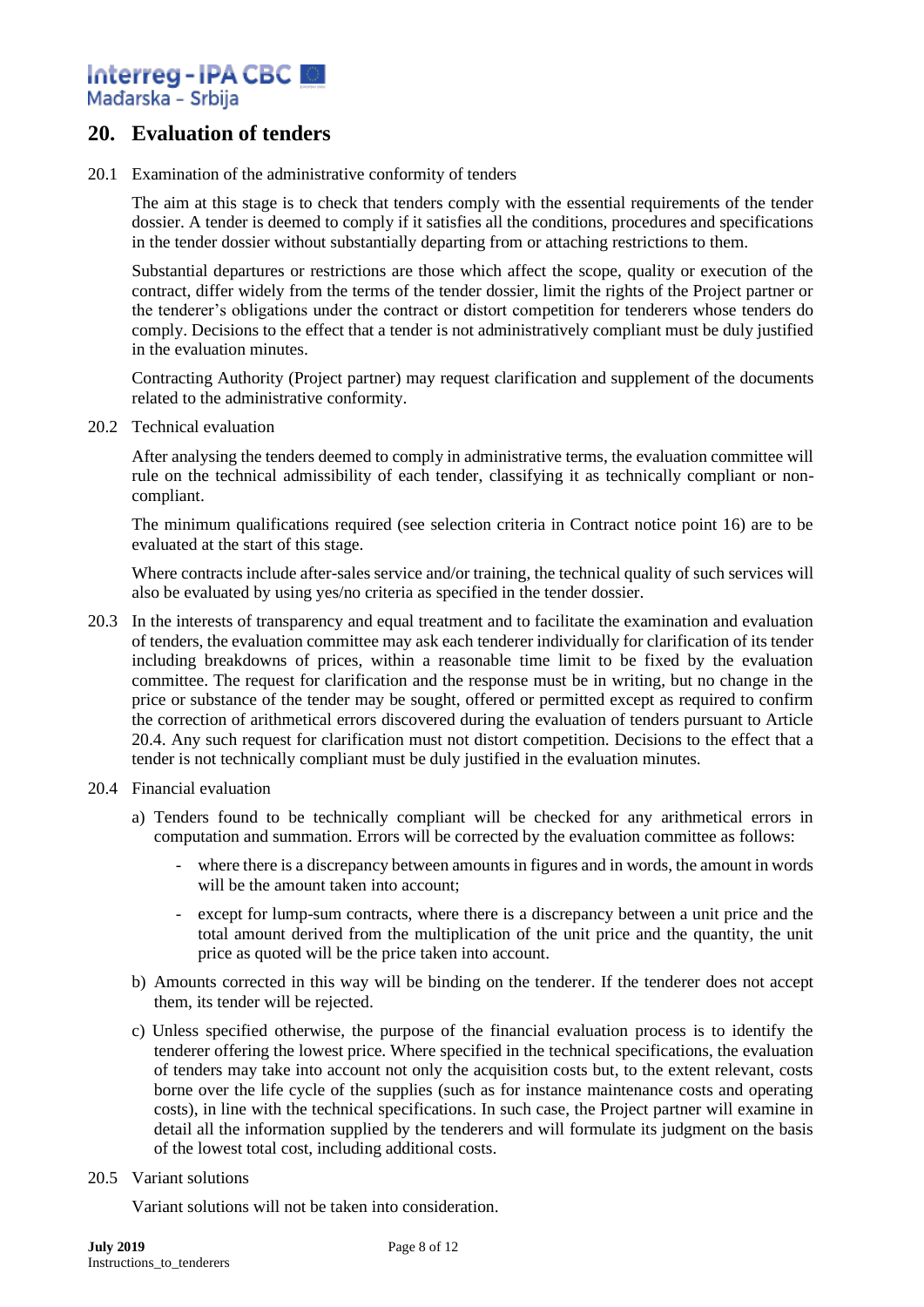

#### 20.6 Award criteria

Award criteria is described under point 17 of the Contract Notice.

#### **21. Notification of award**

The contracting authority will inform all tenderers simultaneously and individually of the award decision. The tender guarantees of the unsuccessful tenderers will be released once the contract is signed.

#### **22. Signature of the contract and performance guarantee**

22.1. The successful tenderer will be informed in writing that its tender has been accepted (notification of award). Upon request of the contracting authority and before the signature of the contract with the successful tenderer, the successful tenderer may be asked to provide the **documentary proof** or statements required under the law of the country in which the company (or each of the companies in case of a consortium) is effectively established, to show that it is not in any of the exclusion situations listed in Section 2.6.10.1. of the practical guide. This evidence or these documents or statements must carry a date not earlier than one year before the date of submission of the tender. In addition, a statement shall be provided that the situations described in these documents have not changed since then.

For contracts with a value of less than EUR 300 000, the contracting authority may, depending on its assessment of the risks, decide not to require proofs for selection criteria.

22.2. Upon request of the contracting authority, the successful tenderer shall also provide evidence of financial and economic standing and technical and professional capacity according to the selection criteria for this call for tenders specified in the contract notice, point 16. The documentary proofs required are listed in Section 2.6.11. of the practical guide.

The contracting authority may, depending on its assessment of the risks, decide not to require proofs for financial and economic standing and technical and professional capacity.

22.3. If the successful tenderer fails to provide the documentary proof or statement or the evidence of financial and economic standing and technical and professional capacity within 15 calendar days following the notification of award or if the successful tenderer is found to have provided false information, the award will be considered null and void. In such a case, the contracting authority may award the tender to the next lowest tenderer or cancel the tender procedure.

The contracting authority may waive the obligation of any candidate or tenderer to submit the documentary evidence referred to above if such evidence has already been submitted for the purposes of another procurement procedure, provided that the issue date of the documents does not exceed one year and that they are still valid. In this case, the candidate or tenderer must declare on his/her honour that the documentary evidence has already been provided in a previous procurement procedure and confirm that his/her situation has not changed.

Documentary evidence of the financial and economic capacity and/or of the technical and professional capacity according to the selection criteria specified in point 16 of the contract notice shall be submitted. (See further Section 2.6.11. of the practical guide).

By submitting a tender, each tenderer accepts to receive notification of the outcome of the procedure by electronic means. Such notification shall be deemed to have been received on the date upon which the contracting authority sends it to the electronic address referred to in the offer.

22.4. The contracting authority reserves the right to vary quantities specified in the tender by  $+/-100\%$  at the time of contracting and during the validity of the contract. The total value of the supplies may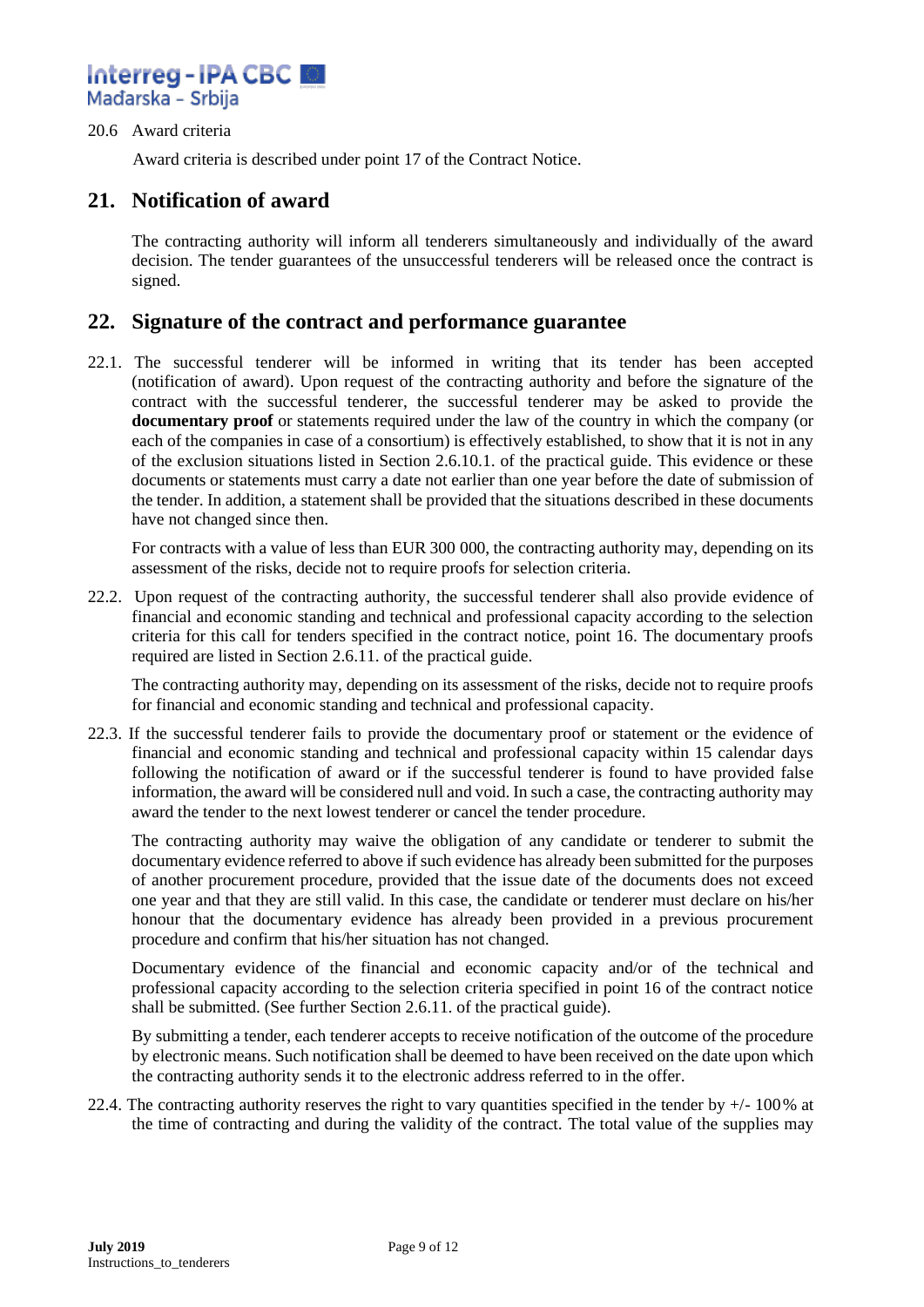not, as a result of the variation rise or fall by more than 25% of the original financial offer in the tender. The unit prices quoted in the tender shall be used.

- 22.5. Within 30 days of receipt of the contract signed by the contracting authority, the selected tenderer must sign and date the contract and return it, with the performance guarantee (if applicable), to the contracting authority. On signing the contract, the successful tenderer will become the contractor and the contract will enter into force.
- 22.6. If it fails to sign and return the contract and any financial guarantee required within 30 days after receipt of notification, the contracting authority may consider the acceptance of the tender to be cancelled without prejudice to the contracting authority's right to seize the guarantee, claim compensation or pursue any other remedy in respect of such failure, and the successful tenderer will have no claim whatsoever on the contracting authority.
- 22.7. No performance guarantee is required.

## **23. Tender guarantee**

No tender guarantee is required.

## **24. Ethics clauses**

- 23.1 Any attempt by a candidate or tenderer to obtain confidential information, enter into unlawful agreements with competitors or influence the committee or the Project partner during the process of examining, clarifying, evaluating and comparing tenders will lead to the rejection of their candidacy or tender and may result in administrative penalties.
- 23.2 Without the Project partner's prior written authorisation, a Contractor and its staff or any other company with which the Contractor is associated or linked may not, even on an ancillary or subcontracting basis, supply other services, carry out works or supply equipment for the project. This prohibition also applies to any other projects that could, owing to the nature of the contract, give rise to a conflict of interest on the part of the Contractor.
- 23.3. When submitting a tender, tenderers must declare that they are not affected by a conflict of interest and have no equivalent relation in that respect with other tenderers or parties involved in the project. Should such a situation arise during execution of the contract, the Contractor must immediately inform the Project partner.
- 23.4 Contractors must at all times act impartially and as faithful advisers in accordance with the code of conduct of their profession. They will refrain from making public statements about the project or services without the Project partner's prior approval. They may not commit the Project partner in any way without its prior written consent.
- 23.5 For the duration of the contracts Contractors and their staff must respect human rights and undertake not to offend the political, cultural and religious mores of the beneficiary state. In particular and in accordance with the legal basic act concerned, tenderers that have been awarded contracts must abide by core labour standards as defined in the relevant International Labour Organisation conventions (such as the Conventions on freedom of association and collective bargaining; Abolition of forced and compulsory labour; Elimination of forced and compulsory labour; Abolition of child labour).
- 23.6 Contractors may accept no payment connected with the contracts other than that provided for therein. Contractors and their staff must not exercise any activity nor receive any advantage inconsistent with their obligations to the Project partner.
- 23.7 Contractors and their staff are obliged to maintain professional secrecy for the entire duration of contracts and after their completion. All reports and documents drawn up or received by Contractors will be confidential.
- 23.8 The contract governs the Contracting Parties' use of all reports and documents drawn up, received or presented by them during the implementation of the contract.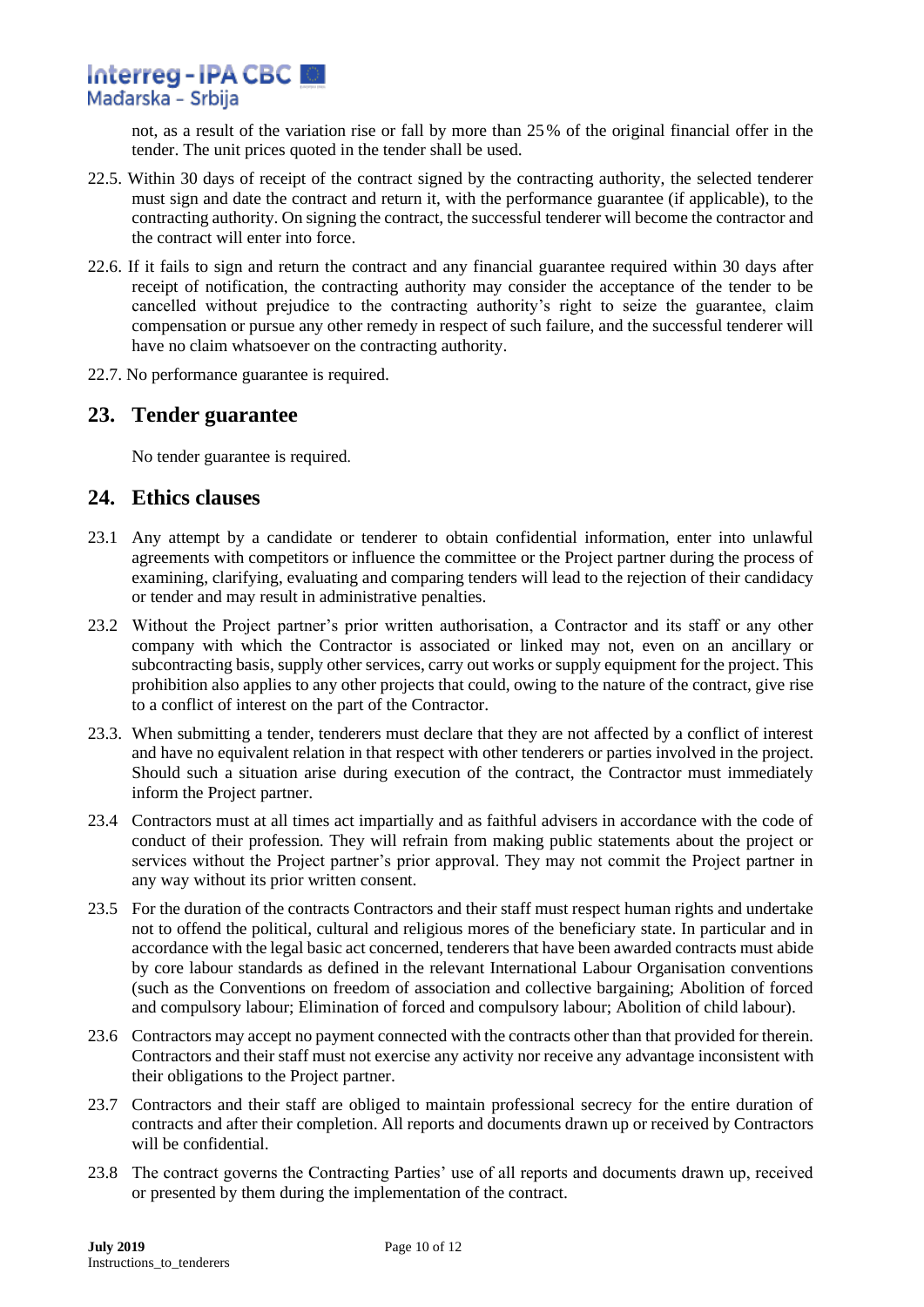# Interreg-IPA CBC 圖 Mađarska - Srbija

- 23.9 Contractors must refrain from any relationship likely to compromise their independence or that of their staff. If the Contractor ceases to be independent, the Project partner may, regardless of injury, terminate the contract without further notice and without the Contractor having any claim to compensation.
- 23.10 The Project partner reserves the right to suspend or cancel project financing if corrupt practices of any kind are discovered at any stage of the award process and if the Project partner fails to take all appropriate measures to remedy the situation. For the purposes of this provision, 'corrupt practices' are the offer of a bribe, gift, gratuity or commission to any person as an inducement or reward for performing or refraining from any act relating to the award of a contract or implementation of a contract already concluded with the Project partner.
- 23.11 All tenders will be rejected or contracts terminated if it emerges that the award or implementation of a contract has given rise to unusual commercial expenses. Such unusual commercial expenses are commissions not mentioned in the main contract or not stemming from a properly concluded contract referring to the main contract, commissions not paid in return for any actual and legitimate service, commissions remitted to a tax haven, commissions paid to a recipient who is not clearly identified or commissions paid to a company which has any appearance of being a front company.
- 23.12 Contractors found to have paid unusual commercial expenses on projects funded by the EU are liable, depending on the seriousness of the facts observed, to have their contracts terminated or to be permanently excluded from receiving EU funds.
- 23.13 The Project partner reserves the right to suspend or cancel the procedure, if the award procedure proves to have been subject to substantial errors, irregularities or fraud. Where such substantial errors, irregularities or fraud are discovered after the award of the Contract, the Project partner may refrain from concluding the Contract.

## **25. Cancellation of the tender procedure**

If a tender procedure is cancelled, tenderers will be notified by the Project partner. If the tender procedure is cancelled before the tender opening session the sealed envelopes will be returned, unopened, to the tenderers.

Cancellation may occur, for example, if:

- the tender procedure has been unsuccessful, namely where no suitable, qualitatively or financially acceptable tender has been received or there has been no valid response at all;
- the economic or technical parameters of the project have changed fundamentally;
- exceptional circumstances or *force majeure* render normal implementation of the project impossible;
- all technically acceptable tenders exceed the financial resources available;
- there have been substantial errors, irregularities or frauds in the procedure, in particular where these have prevented fair competition;
- the award is not in compliance with sound financial management, i.e. does not respect the principles of economy, efficiency and effectiveness (e.g. the price proposed by the tenderer to whom the contract is to be awarded is objectively disproportionate with regard to the price of the market.

**In no event will the Project partner be liable for any damages whatsoever including, without limitation, damages for loss of profits, in any way connected with the cancellation of a tender procedure even if the Project partner has been advised of the possibility of damages. The publication of a contract notice does not commit the Project partner to implement the programme or project announced.**